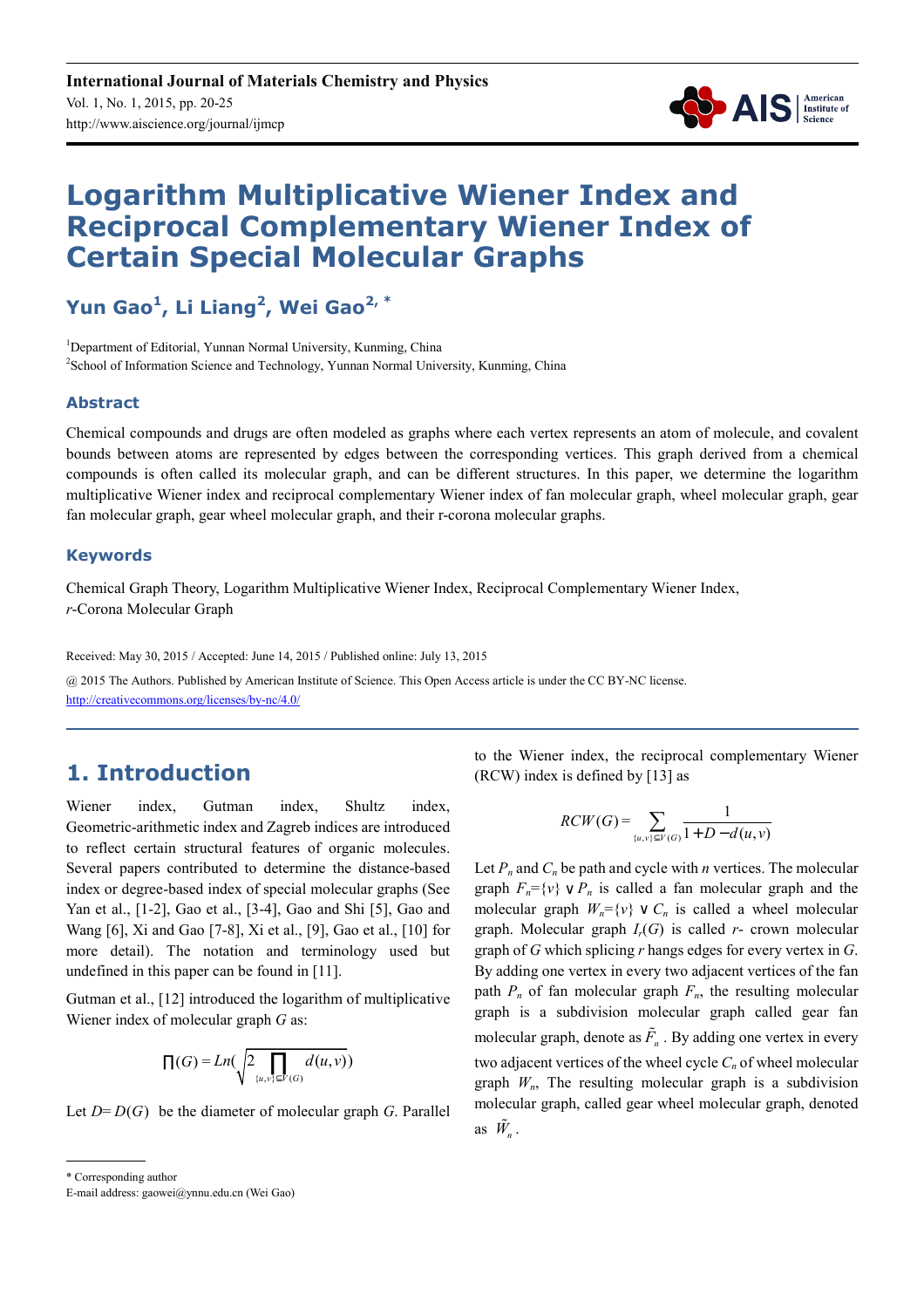In this paper, we present the logarithm multiplicative Wiener index and reciprocal complementary Wiener index of  $I_r(F_n)$ ,

$$
I_r(W_n)
$$
,  $I_r(\tilde{F}_n)$  and  $I_r(\tilde{W}_n)$ .

## **2. Logarithm Multiplicative Wiener Index**

*Theorem 1.*  $\prod(I_r(F_n)) = Ln(\sqrt{2^{2nr+\frac{(n-1)(n-2)}{2}+(2n-1)+\frac{nr(r-1)}{2}}}3^{(2n-1)r^2+(n-1)(n-2)}4^{\frac{(n-1)(n-2)}{2}r^2}$ .

*Proof.* Let  $P_n = v_1v_2...v_n$  and the *r* hanging vertices of *vi* be  $v_i^1$ ,  $v_i^2$ ,...,  $v_i^r$  ( $1 \le i \le n$ ). Let *v* be a vertex in  $F_n$  beside  $P_n$ , and the *r* hanging vertices of *v* be  $v^1$ ,  $v^2$ , ...,  $v^r$ . By the definition of logarithm multiplicative Wiener index, we have

$$
\prod(I_r(F_n)) = Ln((2\prod_{i=1}^r d(v, v^i) \times \prod_{i=1}^n d(v, v_i) \times \prod_{i=1}^n \prod_{j=1}^r d(v, v_i^j) \times \prod_{i=1}^n \prod_{j=1}^r d(v_i, v^j) \times \prod_{i=1}^n \prod_{j=1}^r k = 1 \text{ if } d(v_i^j, v^k) \times \prod_{i=1}^n \prod_{j=1}^r d(v_i^j, v_j) \times \prod_{i=1}^n \prod_{j=1}^r d(v_i^j, v_i^j) \times \prod_{i=1}^n \prod_{j=1}^r d(v_i^j, v_i^j) \times \prod_{i=1}^n \prod_{j=1}^r \prod_{k=1}^r d(v_i^j, v_i^k) \times \prod_{i=1}^n \prod_{j=1}^r \prod_{k=1}^r d(v_i^j, v_i^k) \times \prod_{i=1}^n \prod_{j=i+1}^n \prod_{k=1}^r \prod_{i=1}^r d(v_i^k, v_i^j) \times \prod_{i=1}^n \prod_{j=i+1}^r \prod_{k=1}^r d(v_i^k, v_j^j) \times \prod_{i=1}^n \prod_{j=i+1}^r \prod_{k=1}^r d(v_i^k, v_j^j) \times \prod_{i=1}^n \prod_{j=i+1}^r \prod_{k=1}^r d(v_i^j, v_i^j) \times \prod_{i=1}^n \prod_{j=i+1}^r d(v_i^j, v_i^j) \times \prod_{i=1}^n \prod_{j=i+1}^r d(v_i^j, v_i^j) \times \prod_{i=1}^n \prod_{j=i+1}^r d(v_i^j, v_i^j) \times \prod_{i=1}^n \prod_{j=i+1}^r d(v_i^j, v_i^j) \times \prod_{i=1}^n \prod_{j=i+1}^r d(v_i^j, v_i^j) \times \prod_{i=1}^n \prod_{j=i+1}^r d(v_i^j, v_i^j) \times \prod_{i=1}^n \prod_{j=i+1}^r d(v_i^j, v_i^j) \times \prod_{i=1}^n \prod_{j=i+1}^r d(v_i^j, v_i^j) \times \prod_{i=1}^n \prod_{j=i+1}^r
$$

*Corollary 1.*  $\prod(F_n) = Ln(\sqrt{2^{\frac{(n-1)(n-2)}{2}+(2n-1)}}3^{(n-1)(n-2)})$ .

*Theorem 2.*  $\Pi(I_r(W_n)) = Ln(\sqrt{2^{2nr + \frac{n(n-1)}{2} + 2n+1+\frac{nr(r-1)}{2}} 3^{2nr^2 + n(n-3)} 4^{\frac{n(n-3)}{2}r^2}})$ .

*Proof.* Let  $C_n = v_1v_2...v_n$  and  $v_i^1$ ,  $v_i^2,..., v_i^r$  be the *r* hanging vertices of  $v_i$  ( $1 \le i \le n$ ). Let *v* be a vertex in  $W_n$  beside  $C_n$ , and  $v^1$ ,  $v^2$ , ...,  $v^r$  be the *r* hanging vertices of *v*.

By the definition of logarithm multiplicative Wiener index, we have

$$
\prod(I_r(W_n)) = Ln((2\prod_{i=1}^r d(v, v^i) \times \prod_{i=1}^n d(v, v_i) \times \prod_{i=1}^n \prod_{j=1}^r d(v, v_i^j) \times \prod_{i=1}^n \prod_{j=1}^r d(v_i, v^j) \times \prod_{i=1}^n \prod_{j=1}^r d(v_i^j, v^k) \times \prod_{i=1}^n \prod_{j=1}^r d(v_i^j, v^k) \times \prod_{i=1}^n \prod_{j=1}^r d(v_i^j, v^j) \times \prod_{i=1}^n \prod_{j=1}^r d(v_i^j, v^j) \times \prod_{i=1}^n \prod_{j=1}^r d(v_i^j, v^k) \times \prod_{i=1}^n \prod_{j=1}^r \prod_{k=1}^r d(v^j, v^k) \times \prod_{i=1}^n \prod_{j=i+1}^r \prod_{k=1}^r \prod_{j=1}^r d(v^k, v^k, v^j) \times \prod_{i=1}^n \prod_{j=i+1}^r d(v^k, v^k, v^j) \times \prod_{i=1}^n \prod_{j=i+1}^r d(v^k, v^k, v^j) \times \prod_{i=1}^n \prod_{j=i+1}^r d(v^k, v^k, v^j) \times \prod_{i=1}^n \prod_{j=i+1}^r d(v^k, v^k, v^k) \times \prod_{i=1}^n \prod_{j=i+1}^r d(v^k, v^k, v^k) \times \prod_{i=1}^n \prod_{j=i+1}^r d(v^k, v^k, v^k) \times \prod_{i=1}^n \prod_{j=i+1}^r d(v^k, v^k, v^k) \times \prod_{i=1}^n \prod_{j=i+1}^r d(v^k, v^k, v^k) \times \prod_{i=1}^n \prod_{j=i+1}^r d(v^k, v^k, v^k) \times \prod_{i=1}^n \prod_{j=i+1}^r d(v^k, v^k, v^k) \times \prod_{i=1}^n \prod_{j=i+1}^r d(v^k, v^k, v^k) \times \prod_{i=1}^n \prod_{j=i+1}^r d(v^k, v^k, v^k) \times \prod_{i=1}^n \
$$

*Corollary 2.*  $\prod(W_n) = Ln(\sqrt{2^{\frac{n(n-1)}{2}+2n+1}}3^{n(n-3)})$ .

*Theorem 3.* 

$$
\prod(I_r(\tilde{F}_n)) = \prod_{n=2}^{\infty} (2^{(n-\frac{1}{2})r^2 + (5n-\frac{7}{2})r + (\frac{n^2}{2}+\frac{3n}{2}-2)}3^{(3n-2)r^2 + (n^2+3n-6)r + (n-1)(n-2)}4^{r^2(\frac{n^2}{2}+\frac{3n}{2}-3)+2(n-1)(n-2)r + \frac{(n-2)(n-3)}{2}}
$$
  

$$
5^{(n-1)(n-2)r^2 + (n-3)(n-2)r}6^{\frac{(n-2)(n-3)r^2}{2}})^{\frac{1}{2}}.
$$

*Proof.* Let Pn=v1v2...vn and  $v_{i,i+1}$  be the adding vertex between vi and vi+1. Let  $v_i^1$ ,  $v_i^2$ ,...,  $v_i^r$  be the r hanging vertices of vi  $(1 \le i \le n)$ . Let  $v_{i,i+1}^1$ ,  $v_{i,i+1}^2$ ,...,  $v_{i,i+1}^r$  be the r hanging vertices of  $v_{i,i+1}$   $(1 \le i \le n-1)$ . Let v be a vertex in  $F_n$  beside  $P_n$ , and the r hanging vertices of *v* be  $v^1$ ,  $v^2$ , ...,  $v^r$ .

By virtue of the definition of logarithm multiplicative Wiener index, we get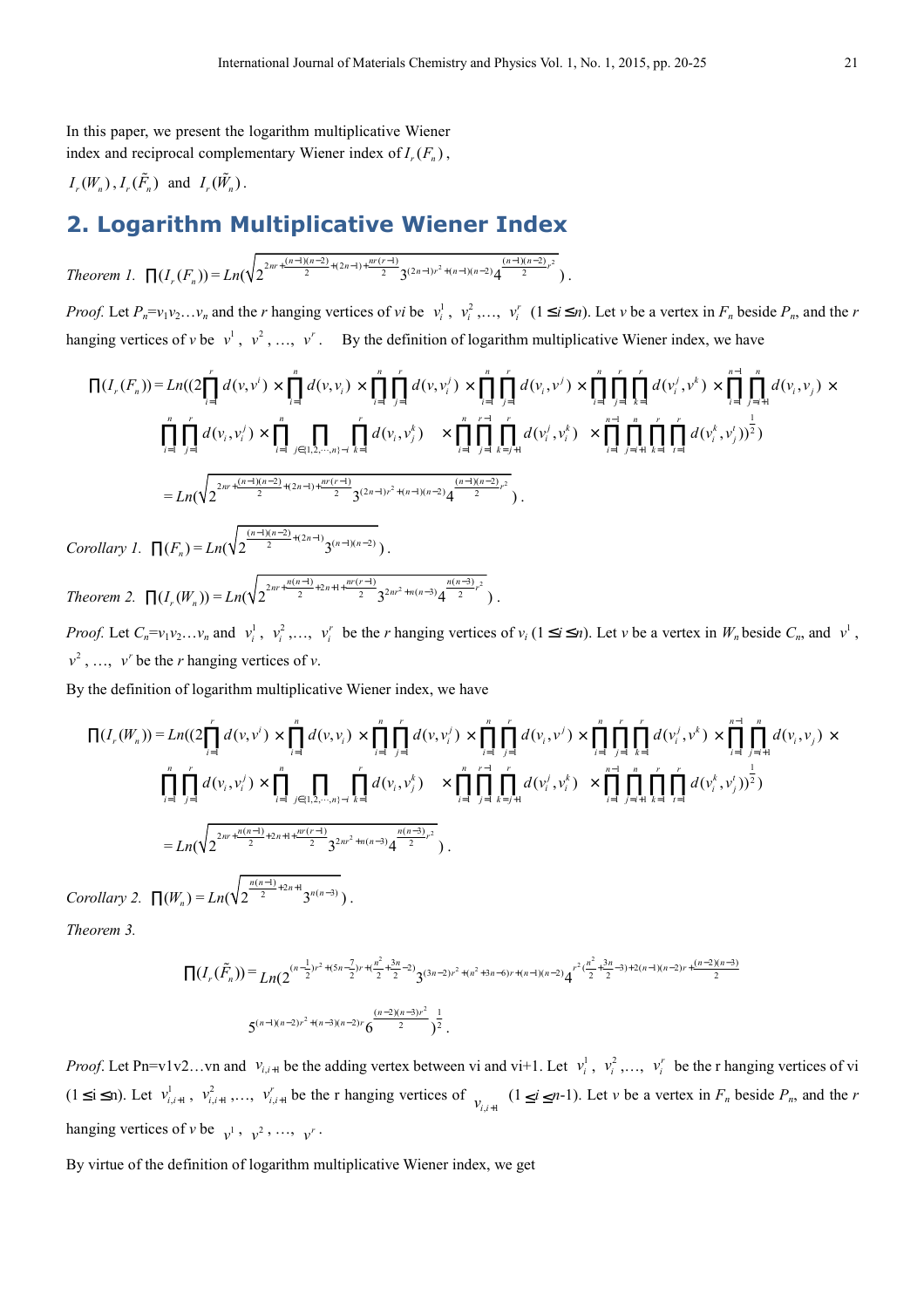$$
\prod(I_{r}(\tilde{F}_{n})) = Ln((2\prod_{i=1}^{r}d(v,v^{i}) \times \prod_{i=1}^{n}d(v,v_{i}) \times \prod_{i=1}^{n} \prod_{j=1}^{r}d(v,v^{j}) \times \prod_{i=1}^{n} \prod_{j=1}^{r}d(v_{i},v^{j}) \times \prod_{i=1}^{n} \prod_{j=1}^{r}d(v_{i},v^{j}) \times \prod_{i=1}^{n} \prod_{j=1}^{r}d(v_{i},v^{j}) \times \prod_{i=1}^{n} \prod_{j=1}^{r}d(v_{i},v^{j}) \times \prod_{i=1}^{n} \prod_{j=1}^{r}d(v_{i},v^{j}) \times \prod_{i=1}^{n} \prod_{j=1}^{r}d(v_{i},v_{j}) \times \prod_{i=1}^{n} \prod_{j=1}^{r}d(v_{i},v_{j}) \times \prod_{i=1}^{n} \prod_{j=1}^{r}d(v,v_{i,j+1}) \times \prod_{i=1}^{n} \prod_{j=1}^{r}d(v,v_{i,j+1})
$$
\n
$$
\times \prod_{i=1}^{r} \prod_{j=1}^{n}d(v,v_{i,j+1}) \times \prod_{i=1}^{r} \prod_{j=1}^{n} d(v^{i},v_{j,j+1}) \times \prod_{i=1}^{r} \prod_{j=1}^{n} d(v^{i},v_{j,j+1}) \times \prod_{i=1}^{n} \prod_{j=1}^{n} d(v_{i},v_{j,j+1}) \times \prod_{i=1}^{n} \prod_{j=1}^{n} d(v_{i},v_{j,j+1}) \times \prod_{i=1}^{n} \prod_{j=1}^{r} d(v_{i},v_{j,j+1}) \times \prod_{i=1}^{n} \prod_{j=1}^{r} d(v_{i},v_{j,j+1}) \times \prod_{i=1}^{n} \prod_{j=1}^{r} d(v_{i},v_{j,j+1}) \times \prod_{i=1}^{n} \prod_{j=1}^{r} d(v_{i},v_{j,j+1}) \times \prod_{i=1}^{n} \prod_{j=1}^{r} d(v_{i},v_{i,j+1}) \times \prod_{i=1}^{n} \prod_{j=1}^{r} d(v_{i},v_{i,j+1}) \times \prod_{i=1}^{n} \prod_{j=1}^{r
$$

Theorem 4. 
$$
\Pi(I_r(\tilde{W}_n)) = Ln \sqrt{2^{m^2+3mr+\frac{n^2}{2}+\frac{3n}{2}+1}3^{3nr^2+n(n+3)r+n(n-2)}4^{\frac{(n^2+3n}{2}r^2+2(n-2)nr+\frac{n(n-3)}{2}}5^{(n-2)nr^2+(n-3)nr}6^{\frac{n(n-3)}{2}r^2}}
$$

*Proof.* Let  $C_n = v_1v_2...v_n$  and v be a vertex in  $W_n$  beside  $C_n$ .  $v_{i,i+1}$  be the adding vertex between  $v_i$  and  $v_{i+1}$ . Let  $v^1$ ,  $v^2$ , ...,  $v^r$ . be the *r* hanging vertices of *v* and  $v_i^1$ ,  $v_i^2$ ,...,  $v_i^r$  be the *r* hanging vertices of  $v_i$  ( $1 \le i \le n$ ). Let  $v_{n,n+1} = v_{1,n}$  and  $v_{i,i+1}^1$ ,  $v_{i,i+1}^2$ ,...,  $v_{i,i+1}^r$  be the *r* hanging vertices of  $v_{i,i+1}$   $(1 \le i \le n)$ . In view of the definition of logarithm multiplicative Wiener index, we deduce

*.* 

$$
\prod(I_r(\tilde{W}_n)) = Ln(2\prod_{i=1}^r d(v,v') \times \prod_{i=1}^n d(v,v_i) \times \prod_{i=1}^n \prod_{j=1}^r d(v,v_i') \times \prod_{i=1}^n \prod_{j=1}^r d(v_i,v_j') \times \prod_{i=1}^n \prod_{j=1}^r d(v_i,v_j') \times \prod_{i=1}^n \prod_{j=1}^r d(v_i,v_j') \times \prod_{i=1}^n \prod_{j=1}^r d(v_i,v_j') \times \prod_{i=1}^n \prod_{j=1}^r d(v_i,v_j') \times \prod_{i=1}^n \prod_{j=1}^r d(v_i,v_j') \times \prod_{i=1}^n \prod_{j=1}^r d(v_i,v_j') \times \prod_{i=1}^n \prod_{j=1}^r d(v_i,v_j') \times \prod_{i=1}^n \prod_{j=1}^r d(v_i,v_j') \times \prod_{i=1}^n d(v,v_{i,i+1})
$$
  
\n
$$
\times \prod_{i=1}^n \prod_{j=1}^r d(v,v_{j,i+1}) \times \prod_{i=1}^r \prod_{j=1}^n \prod_{k=1}^r d(v',v_{j,j+1}) \times \prod_{i=1}^n \prod_{j=1}^r d(v',v_{j,j+1}) \times \prod_{i=1}^n \prod_{j=1}^n d(v_i,v_{j,j+1}) \times \prod_{i=1}^n \prod_{j=1}^n d(v_i,v_{j,i+1})
$$
  
\n
$$
\times \prod_{i=1}^n \prod_{j=1}^r \prod_{k=1}^r d(v_i',v_{j,j+1}) \times \prod_{i=1}^n \prod_{j=1}^r \prod_{k=1}^r d(v_i',v_{j,i+1}) \times \prod_{i=1}^n \prod_{j=1}^n d(v_{i,i+1},v_{j,j+1}) \times \prod_{i=1}^n \prod_{j=1}^r d(v_{i,i+1},v_{j,i+1}) \times \prod_{i=1}^n \prod_{j=1}^r d(v_{i,i+1},v_{j,i+1})
$$
  
\n
$$
\prod_{i=1}^n \prod_{j=1}^r \prod_{k=1}^r d(v_i,v_{j,k+1}) \times \prod_{i=1}^n \prod_{j=1}^r d(v_i
$$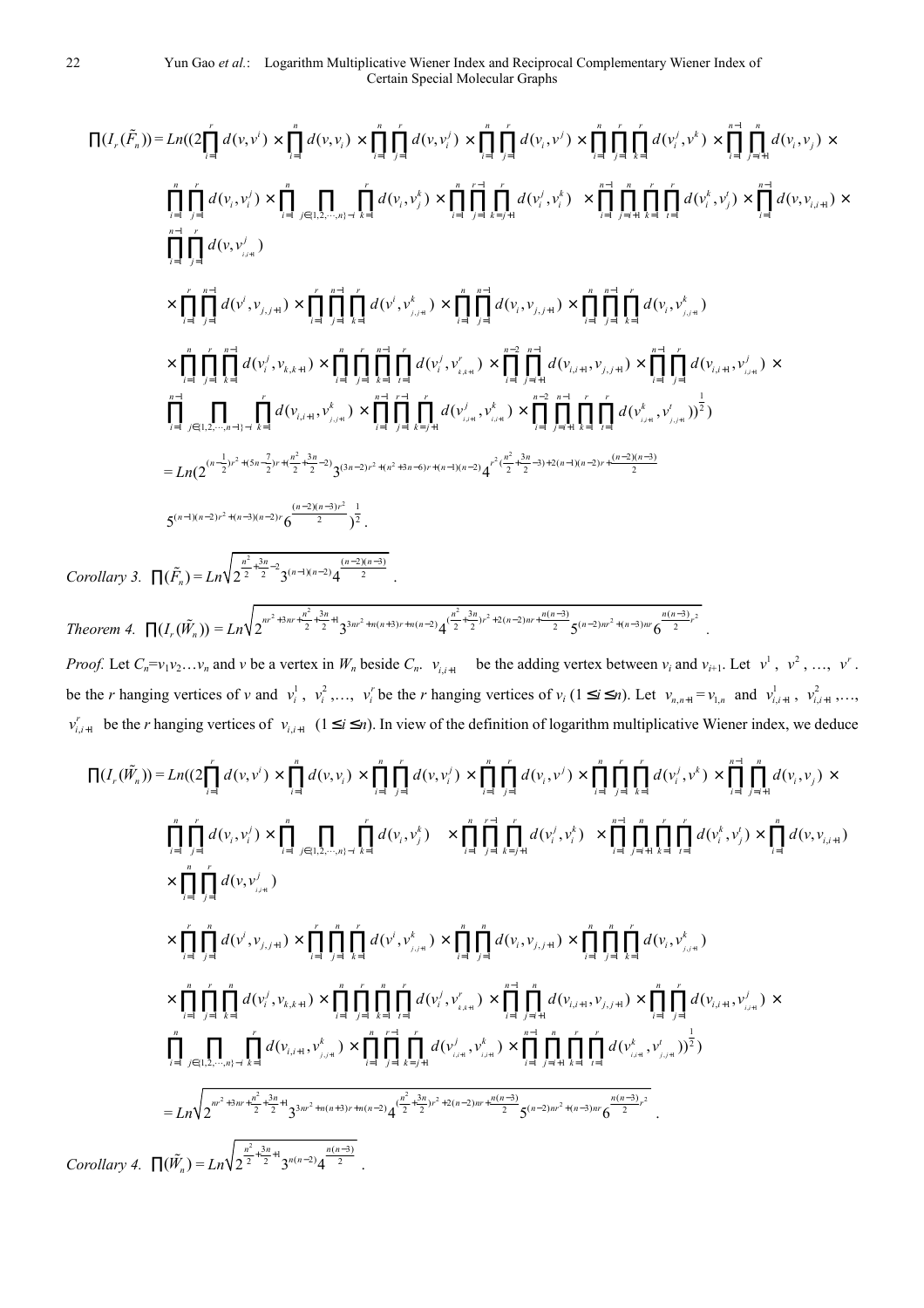## **3. Reciprocal Complementary Wiener Index**

The notations for special molecular graphs can refer to Theorem 1- Theorem 4.

Theorem 5. 
$$
RCW(I_r(F_n)) = \left(\frac{n^2}{2} - \frac{n}{3} + \frac{1}{2}\right)r^2 + \left(\frac{3}{4}n + \frac{1}{4}\right)r + \left(\frac{2n^2}{3} + \frac{5}{12}\right).
$$

*Proof.* By the definition of reciprocal complementary Wiener index, we have

$$
RCW(I_r(F_n)) = \sum_{i=1}^r \frac{1}{1+D-d(v,v^i)} + \sum_{i=1}^n \frac{1}{1+D-d(v,v_i)} + \sum_{i=1}^n \sum_{j=1}^r \frac{1}{1+D-d(v,v_i^j)} + \sum_{i=1}^n \sum_{j=1}^r \frac{1}{1+D-d(v_i,v^j)} + \sum_{i=1}^n \sum_{j=1}^r \frac{1}{1+D-d(v_i,v^j)} + \sum_{i=1}^n \sum_{j=1}^r \frac{1}{1+D-d(v_i,v^j)} + \sum_{i=1}^n \sum_{j=1}^r \frac{1}{1+D-d(v_i,v_j^j)} + \sum_{i=1}^n \sum_{j=1}^r \sum_{k=j+1}^r \frac{1}{1+D-d(v_i,v^k_j)} + \sum_{i=1}^n \sum_{j=1}^r \sum_{k=j+1}^r \frac{1}{1+D-d(v_i,v^k_j)} + \sum_{i=1}^n \sum_{j=1}^r \sum_{k=1}^r \sum_{j=1}^r \sum_{k=1}^r \sum_{j=1}^r \frac{1}{1+D-d(v_i^i,v^k_j)}
$$
  
\n
$$
= \frac{1}{4}(r(n+1)+(2n-1))+\frac{1}{3}(2nr+\frac{(n-1)(n-2)}{2}+(2n-2)+\frac{nr(r-1)}{2})+\frac{1}{2}((2n-1)r^2+(n-1)(n-2)) + \frac{(n-1)(n-2)}{2}r^2
$$
  
\n
$$
= (\frac{n^2}{2}-\frac{n}{3}+\frac{1}{2})r^2+(\frac{3}{4}n+\frac{1}{4})r+(\frac{2n^2}{3}+\frac{5}{12}).
$$

*Corollary 5.*  $RCW(F_n) =$  $2^2 - 3n - 3$ 2  $\frac{n^2-3n-3}{2}$ .

*Theorem 6.*  $RCW(I_r(W_n)) =$  $2\left(\frac{n^2}{2}-\frac{n}{2}\right)+r\left(\frac{11}{2}n+\frac{1}{2}\right)+\left(\frac{3}{2}n^2-\frac{1}{2}n\right)$ . 2 2  $12$   $12$   $2$   $2$  $r^2(\frac{n^2}{2}-\frac{n}{2})+r(\frac{11}{2}n+\frac{1}{2})+(\frac{3}{2}n^2-\frac{1}{2}n)$ .

*Proof.* By the definition of reciprocal complementary Wiener index, we have

$$
RCW(I_r(W_n)) = \sum_{i=1}^r \frac{1}{1+D-d(v,v^i)} + \sum_{i=1}^n \frac{1}{1+D-d(v,v_i)} + \sum_{i=1}^n \sum_{j=1}^r \frac{1}{1+D-d(v,v_i^j)} + \sum_{i=1}^n \sum_{j=1}^r \frac{1}{1+D-d(v_i,v^j)} + \sum_{i=1}^n \sum_{j=1}^r \frac{1}{1+D-d(v_i,v^j)} + \sum_{i=1}^n \sum_{j=1}^r \frac{1}{1+D-d(v_i,v^j)} + \sum_{i=1}^n \sum_{j=1}^r \frac{1}{1+D-d(v_i,v^j)} + \sum_{i=1}^n \sum_{j=1}^r \frac{1}{1+D-d(v_i,v^j)} + \sum_{i=1}^n \sum_{j=1}^r \sum_{k=j+1}^r \frac{1}{1+D-d(v_i^j,v^k)} + \sum_{i=1}^n \sum_{j=1}^r \sum_{k=j+1}^r \frac{1}{1+D-d(v_i^j,v^k)} + \sum_{i=1}^n \sum_{j=i+1}^n \sum_{k=1}^r \sum_{j=1}^r \frac{1}{1+D-d(v_i^k,v^j)} + \sum_{i=1}^n \sum_{j=i+1}^r \sum_{k=1}^r \frac{1}{1+D-d(v_i^k,v^j)} + \sum_{i=1}^n \sum_{j=i+1}^r \sum_{k=1}^r \frac{1}{1+D-d(v_i^k,v^j)} + \sum_{i=1}^n \sum_{j=i+1}^r \sum_{k=1}^r \frac{1}{1+D-d(v_i^k,v^j)} + \sum_{i=1}^n \sum_{j=i+1}^r \sum_{k=1}^r \frac{1}{1+D-d(v_i^k,v^j)} + \sum_{i=1}^n \sum_{j=i+1}^r \sum_{k=1}^r \frac{1}{1+D-d(v_i^k,v^j)} + \sum_{i=1}^n \sum_{j=i+1}^r \sum_{k=1}^r \frac{1}{1+D-d(v_i^k,v^j)} + \sum_{i=1}^n \sum_{j=i+1}^r \sum_{k=1}^r \frac{1}{1+D-d(v_i^k,v^j)} + \sum_{i=1}^n \sum_{j=i+1}^r \sum_{k=1}^r \frac{
$$

*Corollary 6.*  $RCW(W_n) =$  $^{2}+5$ 2  $\frac{n^2+5n}{2}$ .

Theorem 7. 
$$
RCW(I_r(\tilde{F}_n)) = \frac{55n^2 - 98n + 54}{60}r^2 + \frac{85n^2 - 145n + 128}{60}r + \frac{31n^2 - 57n + 44}{60}.
$$

*Proof.* By virtue of the definition of reciprocal complementary Wiener index, we get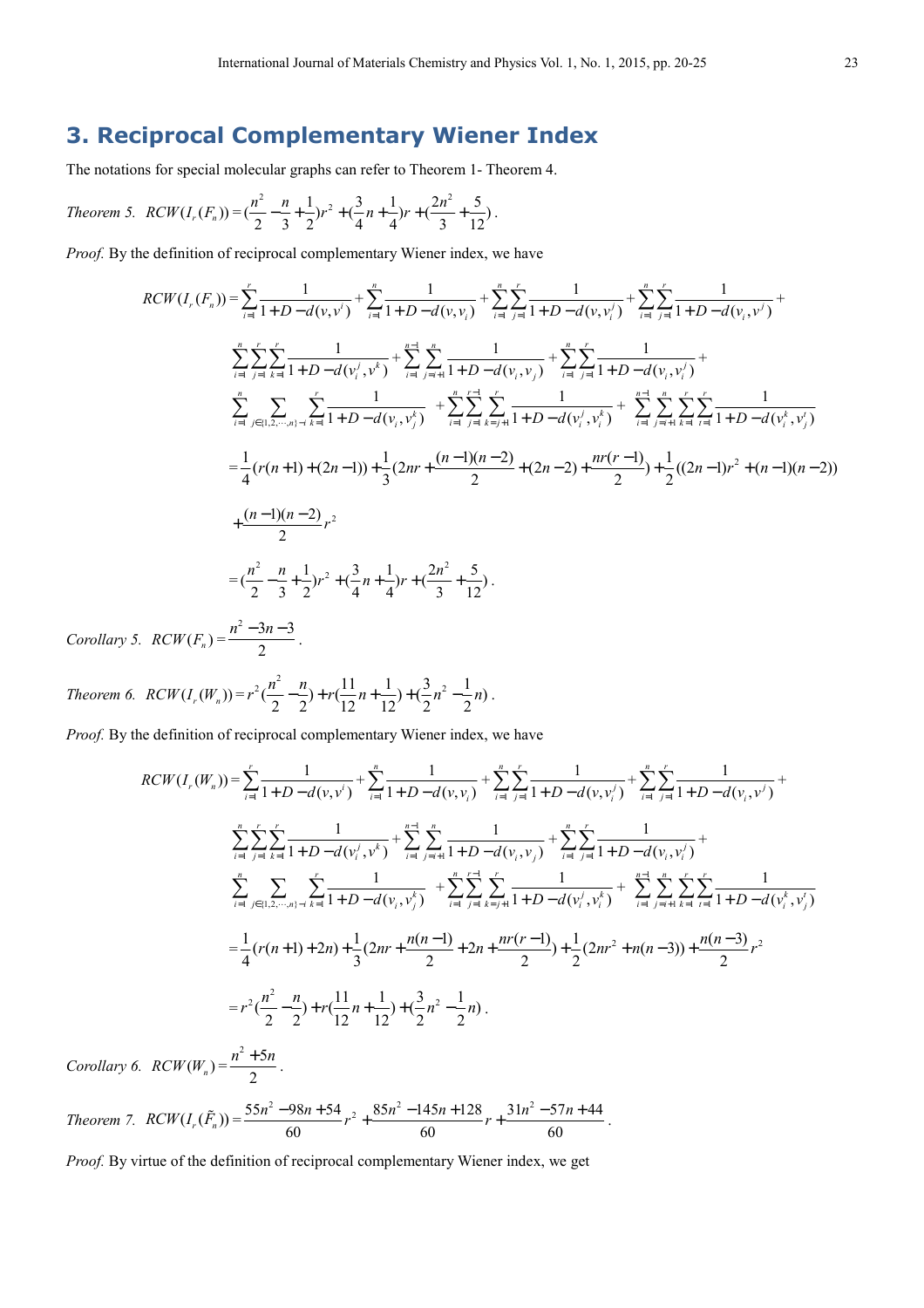$$
RCW(I_{r}(\tilde{F}_{n})) = \sum_{i=1}^{r} \frac{1}{1+D-d(v,v^{i})} + \sum_{i=1}^{n} \frac{1}{1+D-d(v,v_{i})} + \sum_{i=1}^{n} \sum_{j=1}^{r} \frac{1}{1+D-d(v,v^{i})} + \sum_{i=1}^{n} \sum_{j=1}^{r} \frac{1}{1+D-d(v,v^{i})} + \sum_{i=1}^{n} \sum_{j=1}^{r} \frac{1}{1+D-d(v,v^{i})} + \sum_{i=1}^{n} \sum_{j=1}^{r} \frac{1}{1+D-d(v,v^{i})} + \sum_{i=1}^{n} \sum_{j=i}^{r} \frac{1}{1+D-d(v,v^{i})} + \sum_{i=1}^{n} \sum_{j=i}^{r} \frac{1}{1+D-d(v,v^{i})} + \sum_{i=1}^{n} \sum_{j=i}^{r} \frac{1}{1+D-d(v,v^{i})} + \sum_{i=1}^{n} \sum_{j=i}^{r} \sum_{k=1}^{r} \frac{1}{1+D-d(v,v^{i})} + \sum_{i=1}^{n} \sum_{j=i}^{r} \sum_{k=1}^{r} \frac{1}{1+D-d(v,v^{i})} + \sum_{i=1}^{n} \sum_{j=i}^{r} \sum_{k=1}^{r} \frac{1}{1+D-d(v,v^{i})} + \sum_{i=1}^{n} \sum_{j=i}^{r} \sum_{k=1}^{r} \frac{1}{1+D-d(v,v^{i})} + \sum_{i=1}^{n} \sum_{j=i}^{r} \frac{1}{1+D-d(v,v^{i})} + \sum_{i=1}^{n} \sum_{j=i}^{r} \frac{1}{1+D-d(v,v^{i})} + \sum_{i=1}^{n} \sum_{j=i}^{r} \sum_{k=1}^{r} \frac{1}{1+D-d(v,v^{i})} + \sum_{i=1}^{n} \sum_{j=i}^{r} \sum_{k=1}^{r} \frac{1}{1+D-d(v^{i},v^{i})} + \sum_{i=1}^{n} \sum_{j=i}^{r} \sum_{k=1}^{r} \frac{1}{1+D-d(v,v^{i})} + \sum_{i=1}^{n} \sum_{j=i}^{r} \sum_{k=1}^{r} \frac{1}{1+D-d(v,v^{i})} + \sum_{i=1}^{n}
$$

*Corollary 7.*  $RCW(\tilde{F}_n) = \frac{14n^2 - 36n + 33}{12}$ 12  $\frac{n^2-36n+33}{12}$ .

*Theorem 8.*  $RCW(I_r(\tilde{W}_n)) = \frac{70n^2 - 63n}{60}r^2 + \frac{85n^2 - 69n + 10}{60}r + \frac{31n^2 - 12n + 12}{60}$ 60 60 60  $\frac{n^2 - 63n}{r^2} + \frac{85n^2 - 69n + 10}{r^2} + \frac{31n^2 - 12n + 12}{r^2}.$ 

*Proof.* In view of the definition of reciprocal complementary Wiener index, we deduce

$$
RCW(I_r(\tilde{W}_n)) = \sum_{i=1}^r \frac{1}{1+D-d(v,v^i)} + \sum_{i=1}^n \frac{1}{1+D-d(v,v_i)} + \sum_{i=1}^n \sum_{j=1}^r \frac{1}{1+D-d(v,v_{i^{'}})} + \sum_{i=1}^n \sum_{j=1}^r \frac{1}{1+D-d(v_{i,v^{'}})}
$$
  

$$
\sum_{i=1}^n \sum_{j=1}^r \sum_{k=1}^r \frac{1}{1+D-d(v_{i^{'}}^j, v^k)} + \sum_{i=1}^{n-1} \sum_{j=i+1}^n \frac{1}{1+D-d(v_{i^{'}}^j, v_j^j)} + \sum_{i=1}^n \sum_{j=1}^r \frac{1}{1+D-d(v_{i^{'}}^j, v_j^j)} + \sum_{i=1}^n \sum_{j=1}^r \sum_{k=1}^r \frac{1}{1+D-d(v_{i^{'}}^j, v_i^k)} + \sum_{i=1}^n \sum_{j=1}^r \sum_{k=j+1}^r \frac{1}{1+D-d(v_{i^{'}}^j, v_i^k)} + \sum_{i=1}^n \sum_{j=i+1}^n \sum_{k=1}^r \sum_{j=i+1}^r \frac{1}{1+D-d(v_{i^{'}}^j, v_{j^{'}}^j)} + \sum_{i=1}^n \sum_{j=1}^r \sum_{j=i+1}^r \frac{1}{1+D-d(v_{i^{'}}^j, v_{j^{'}}^j)} + \sum_{i=1}^n \sum_{j=i}^r \frac{1}{1+D-d(v_{i^{'}}^j, v_{j^{'}}^j)} + \sum_{i=1}^n \sum_{j=1}^r \frac{1}{1+D-d(v_{i^{'}}^j, v_{j^{'}}^j)} + \sum_{i=1}^n \sum_{j=1}^n \frac{1}{1+D-d(v_{i^{'}}^j, v_{j^{'}}^j)} + \sum_{i=1}^n \sum_{j=1}^n \sum_{k=1}^r \frac{1}{1+D-d(v_{i^{'}}^j, v_{j^{'}}^j)} + \sum_{i=1}^n \sum_{j=1}^r \sum_{k=1}^r \frac{1}{1+D-d(v_{i^{'}}^j, v_{j^{'}}^j)} + \sum_{i=1}^n \
$$